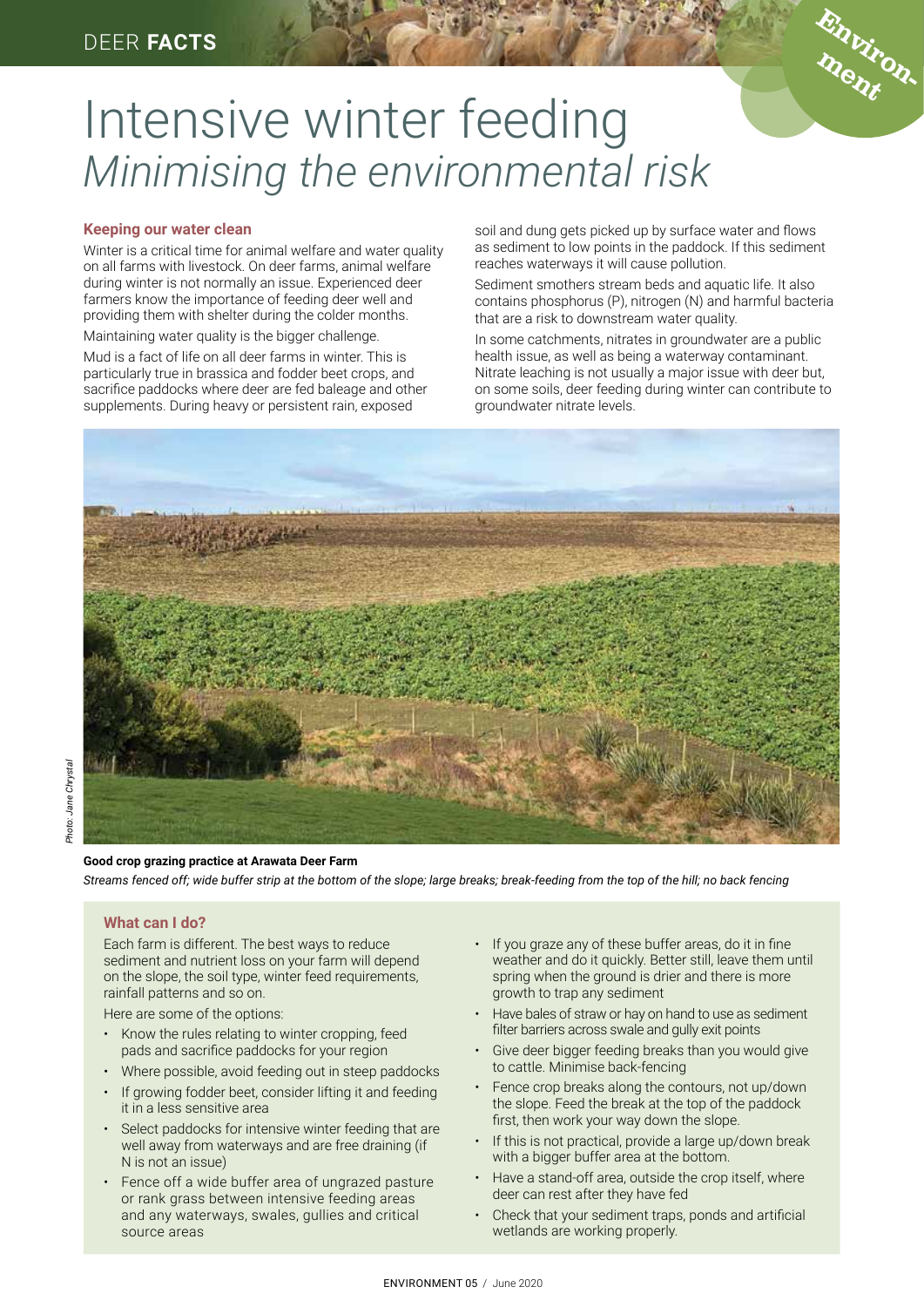This *Deer Fact* outlines the different ways to reduce the risk of nutrients and sediment moving into surface and groundwater during winter feeding. When choosing what's best for your farm, it's important to comply with your regional council's water plan and other regulations, including rules relating to winter cropping and grazing management.

## **Plan your winter feeding system**

Be well-prepared for winter. Plan well ahead. Refer to the *Deer Fact*, 'Planning for winter' (October 2020).

Budget for 10-15% more feed than you think you'll need, to provide for extreme and prolonged weather events with mud, cold, heavy or persistent rain, or snow.

Have a wintering plan that all staff understand. This will help reduce stress on people, the deer and the environment. Each farm is different and no one plan is right for all farms. It is good practice to include your wintering plan in your Farm Environment Plan. In many regions you are required to update these every year.

Have a "Plan B", such as a sacrifice paddock or an area to stand off stock (even a raceway could be used for a short period), when the soil is saturated.

## **Feeding-out areas**

## *Selecting the paddock*

Winter feeding-out areas need to be in paddocks where the risks of stream pollution and soil erosion can be managed during winter storms and during prolonged periods of wet weather.

Consider slope, soil type, stock class, drainage and the location of waterways before selecting a paddock. Paddocks due for pasture renewal are often selected. But is the risk of sediment run-off too great?

Consider water quality issues in the catchment:

- If N is an issue, avoid wintering on free-draining soils where nitrogen may leach into groundwater
- If P and sediment loss are the main issue, avoid paddocks where it will be difficult to prevent sediment flowing into waterways.

## *Critical source areas*

CSAs are parts of the paddock – such as gullies, swales, very wet areas, spring heads, wallows, waterway crossings, eroded fence lines, stock camps and vehicle access routes – that can channel the overland flow of water, sediment



*Any place where run-off can flow is a potential risk area*

and nutrients to waterways. Anywhere run-off can flow is a potential risk area.

Identify these areas well in advance and do what's needed to reduce the risks they pose.

Avoid, if possible, paddocks with large or multiple CSAs that may pose too many environmental risks and be difficult to manage.

#### *Sloping land*

Flat, well-drained paddocks pose less risk than sloping land of the overland flow of run-off. But they may be more prone to N leaching.



*Choose a winter feeding site well away from waterways or CSAs* 

If sloping or hill paddocks are being selected think carefully about:

- How wide the buffer strips need to be along waterways, gullies, swales and wet areas, to help filter contaminants. The steeper the paddock the wider the buffer strips need to be
- The rules for your region. Treat these as a minimum requirement for preventing run-off into waterways
- What animals will be grazing the paddock. If a paddock is too steep to get a tractor on, it might be too steep for wintering velvetting stags or mature wapiti/elk (see stock class below).

### *Soils and aspect*

Is the paddock north or south facing? South-facing paddocks may be slower to dry out and therefore more prone to pugging.

*Heavy soils:* Heavy soils are at greater risk of pugging, compaction, structural damage and increased overland flow of run-off. Avoid wintering stock on these soils, or consider grazing them only with lighter classes of stock.

*Light soils:* Lighter soils may pose a risk of increased N leaching. Light – especially pumice – soils on slopes may be particularly prone to erosion, making them unsuitable for wintering heavier stock.

*Free draining soils:* These soils are usually more resilient than heavy soils to winter grazing and may be able to be regrassed earlier. However, excessive leaching of N may be an issue on 'leaky' soils with a low water holding capacity.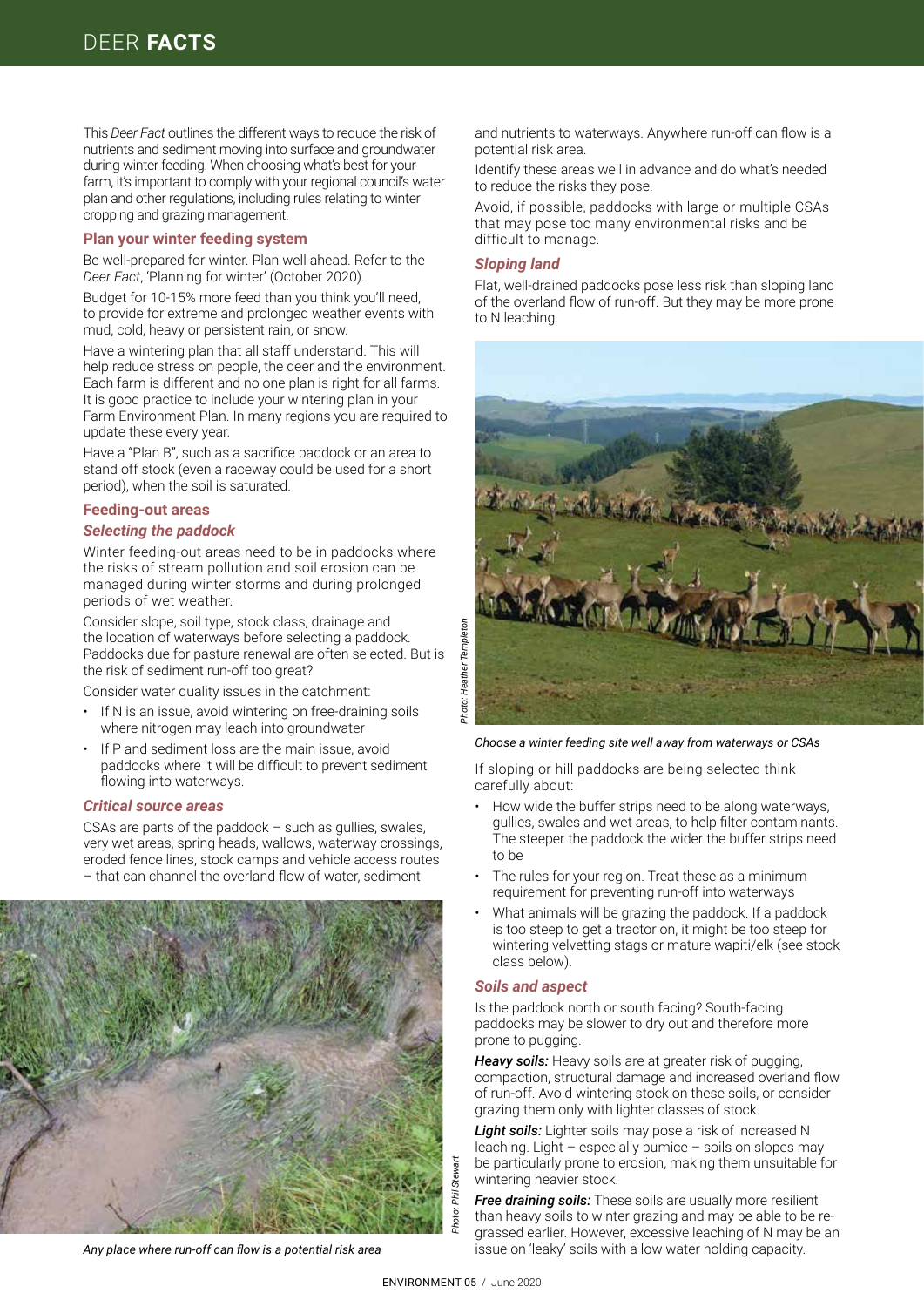



## **These boys and their crop are in great condition**  *But on wet, water-logged, clay soils it might be a different story*

*Subsurface drainage:* Avoid wintering in paddocks with subsurface drainage systems. Drains allow the rapid movement of nutrient-rich drain water to waterways. Also deer can cause havoc by digging up buried tile, Novaflo and mole drains to create wallows. If you do need to winter in such a paddock, consider fencing off the swales where the drains are located.

# *Stock class*

The heavier the individual animal, the greater the risk of pugging, soil damage and erosion. Overall, deer are lighter than cattle and will cause fewer issues under the same soil and moisture conditions. However there are heavier classes of deer – especially velvetting stags and mature wapiti/elk – that are best not wintered on high-risk paddocks.

## *Public perceptions*

Even the best wintering practices can be misunderstood by non-farming people with little practical experience of winter on a farm. Also wintering paddocks are easily detected by the drone and aerial surveillance flights undertaken by regional councils, MPI and members of the public.

As a farmer your priorities are the health and welfare of your deer, and protecting your soil and water. But it's also important to ask yourself, what does your wintering set-up look like? It may be technically perfect, but how would it appear to venison and velvet consumers if they saw a photo of it on social media?

For these reasons, when grazing winter feed beside a road, it makes sense to start away from the road and feed towards it, leaving an ungrazed break of crop until last.

# **Paddock set-up**

## *Critical source areas and waterways*

Fence-off buffer zones at least 10 metres wide around CSAs and waterways and springs to reduce the risk of run-off from the CSAs, winter crops and feeding-out areas causing stream pollution.

The steeper the slope, the wider the buffer zone needs to be for effective filtering and infiltration. Water flows more rapidly on steeper slopes, causes more erosion and carries more contaminants.

Consider having bales of straw or hay on hand to use as filter barriers across the exits of swales and gullies to mop up sediment and nutrients carried by run-off in heavy rain. Be careful not to leave them where they could be carried away by flood water.

## *Grazing management setup*

Before putting up breaks, work out a grazing strategy. Damage to soils from poor management will reduce the future productivity of that paddock.

- Stock water. Do you need portable water troughs?
- Place water troughs and supplementary feeders in a dry part of the paddock (or run-off) well away from any waterways or CSAs
- To reduce the need to operate heavy machinery on paddocks once they are wet, place baleage in paddocks ahead of winter. Will you be able to access the area in winter if you need to top-up baleage during winter? Take care not to place bales in potential flood paths
- Consider feeding baleage away from crop feeding breaks. Is there a dry part of the crop paddock (or in a run-off) where this could be done?
- Deer are very responsive to well maintained and sited electric fences. Use a 4 or 5 wire system  $1.4 - 1.5$  m high for break-feeding deer on crops or pasture. Electric fencing can also be used to protect and isolate CSAs, or to direct stock away from exposed parts of the paddock.



*"In addition to crop or pasture we always provide our deer with ad lib baleage in winter. A hungry deer, or one that isn't getting what it needs in its diet, will walk the fences and trash the paddock."*

*Benio, Southland, deer farmer Peter McIntyre*

## **Grazing forage crops**

Look after your stock. Provide them with adequate feed, shelter and clean fresh drinking water. Settled, happy deer are less prone to pacing which causes damage to the crop and soil.

- Deer can be safely given a break that will last them a week or more. They have restricted appetites in winter and will not gorge themselves. Some farmers successfully give deer the whole paddock
- For information on the health and nutrition of deer on winter crops refer to the *Deer Fact*: 'Fodder crops for winter feed'
- Avoid tight back-fencing of deer as it restricts their ability to move and can create significant stress, resulting in fence-pacing, crop trampling, and pugging